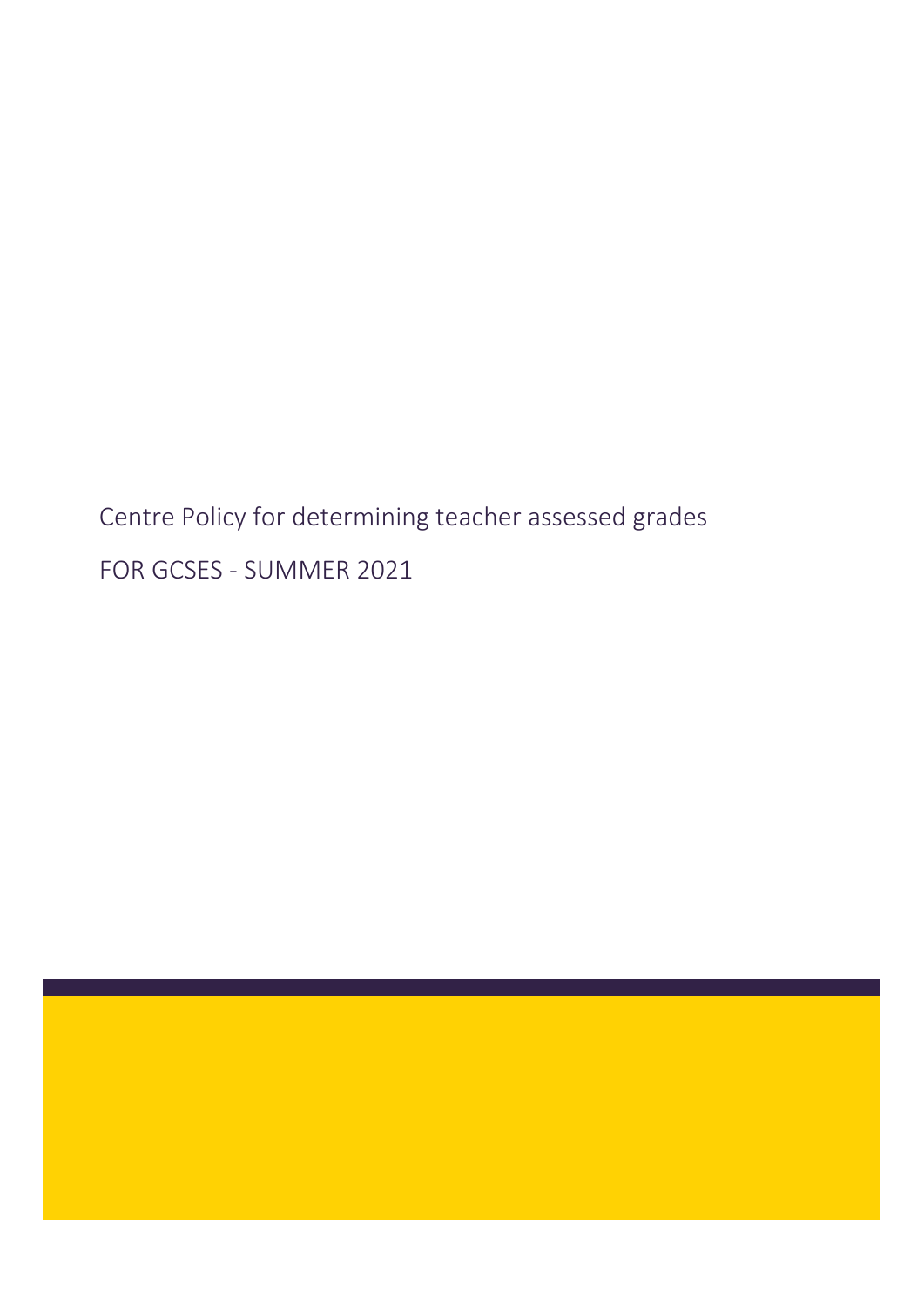

# Centre Policy for determining teacher assessed grades in Summer 2021: John O' Gaunt School, Hungerford

# **Background**

Every centre is required to create a Centre Policy that reflects its individual circumstances. This policy is adapted from the template produced by JCQ.

This policy takes account of the guidance provided in the document: *JCQ Guidance on the determination of grades for A/AS Levels and GCSEs for summer 2021*

This policy applies to the following qualifications offered by John O' Gaunt, Hungerford in summer 2021:

• GCSEs

The principles underpinning the policy will also apply to other qualifications:

• CNat qualification in Sport Science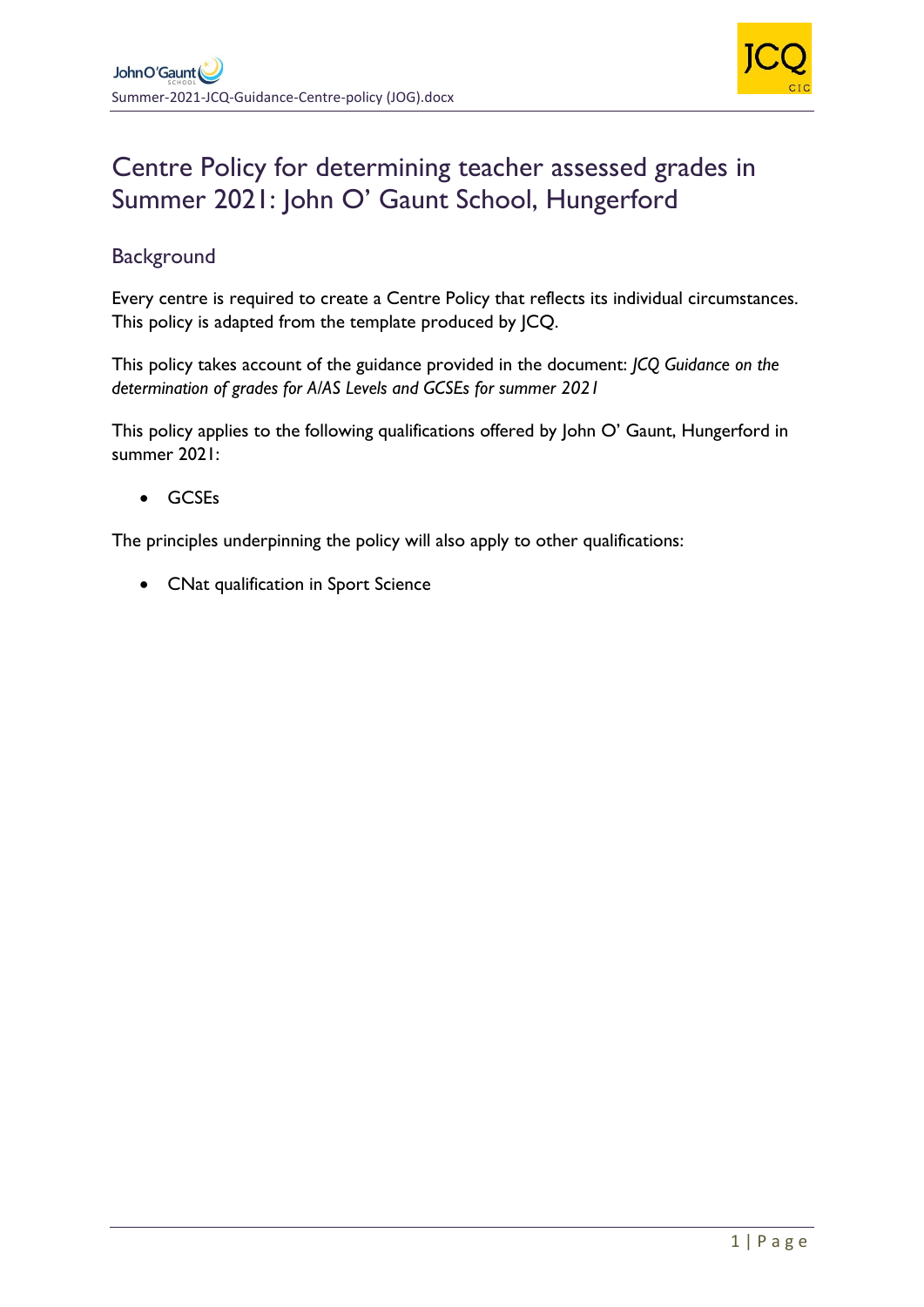

# 1 Statement of intent

This section outlines the purpose of this document in relation to our centre.

#### **1.1 Statement of Intent**

This section provides details of the purpose of this document, as appropriate to our centre:

*The purpose of this policy is:*

- *To ensure that teacher assessed grades are determined fairly, consistently, free from bias and effectively within and across departments.*
- *To ensure the operation of effective processes with clear guidelines and support for staff.*
- *To ensure that all staff involved in the processes clearly understand their roles and responsibilities.*
- *To support teachers to take evidence-based decisions in line with Joint Council for Qualifications guidance.*
- *To ensure the consideration of historical centre data in the process, and the appropriate decision making in respect of, teacher assessed grades.*
- *To support a high standard of internal quality assurance in the allocation of teacher assessed grades.*
- *To support our centre in meeting its obligations in relation to equality legislation.*
- *To ensure our centre meets all requirements set out by the Department of Education, Ofqual, the Joint Council for Qualifications and awarding organisations for Summer 2021 qualifications.*
- *To ensure the process for communicating to candidates and their parents/carers how they will be assessed is clear, in order to give confidence in our processes.*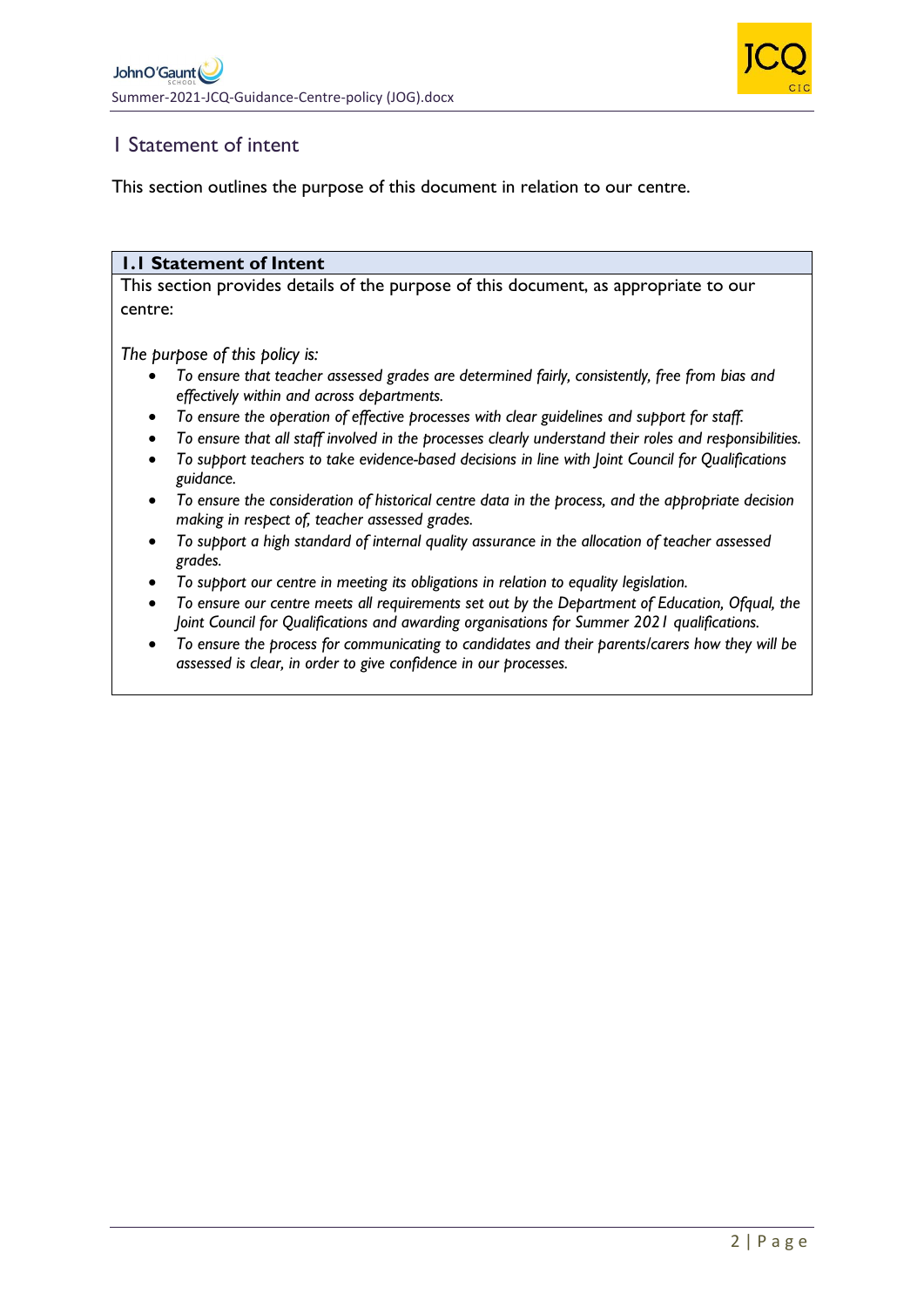

# 2 Roles and responsibilities

This section of our Centre Policy outlines the personnel in our centre who have specific roles and responsibilities in the process of determining teacher assessed grades this year.

#### **2.1 Roles and Responsibilities**

This section gives details of the roles and responsibilities within our centre:

### *2.1.1 Head of Centre*

- *Our Head of Centre, Mr R. Hawthorne, will be responsible for approving our policy for determining teacher assessed grades.*
- *Our Head of Centre has overall responsibility for the school as an examinations centre and will ensure that clear roles and responsibilities of all staff are defined.*
- *Our Head of Centre will confirm that teacher assessed grade decisions represent the academic judgement made by teachers and that the checks in place ensure these align with the guidance on standards provided by awarding organisations.*
- *Our Head of Centre will ensure a robust internal quality assurance process has been produced and signed-off in advance of results being submitted.*

### *2.1.2 Senior Leadership Team, Heads of Faculty, Subject Leaders*

*Our Senior Leadership Team and Heads of Faculty and Subject Leaders will:*

- *provide training and support to our other staff.*
- *support the Head of Centre in the quality assurance of the final teacher assessed grades.*
- *ensure an effective approach within and across departments and authenticating the preliminary outcome from single teacher subjects.*
- *be responsible for ensuring staff have a clear understanding of the internal and external quality assurance processes and their role within it.*
- *ensure that all teachers within their department make consistent judgements about student evidence in deriving a grade.*
- *ensure all staff conduct assessments under the appropriate levels of control with reference to guidance provided by the Joint Council for Qualifications.*
- *ensure teachers have the information required to make accurate and fair judgments.*
- *ensure that a Subject Leader Checklist is completed for each qualification that they are submitting.*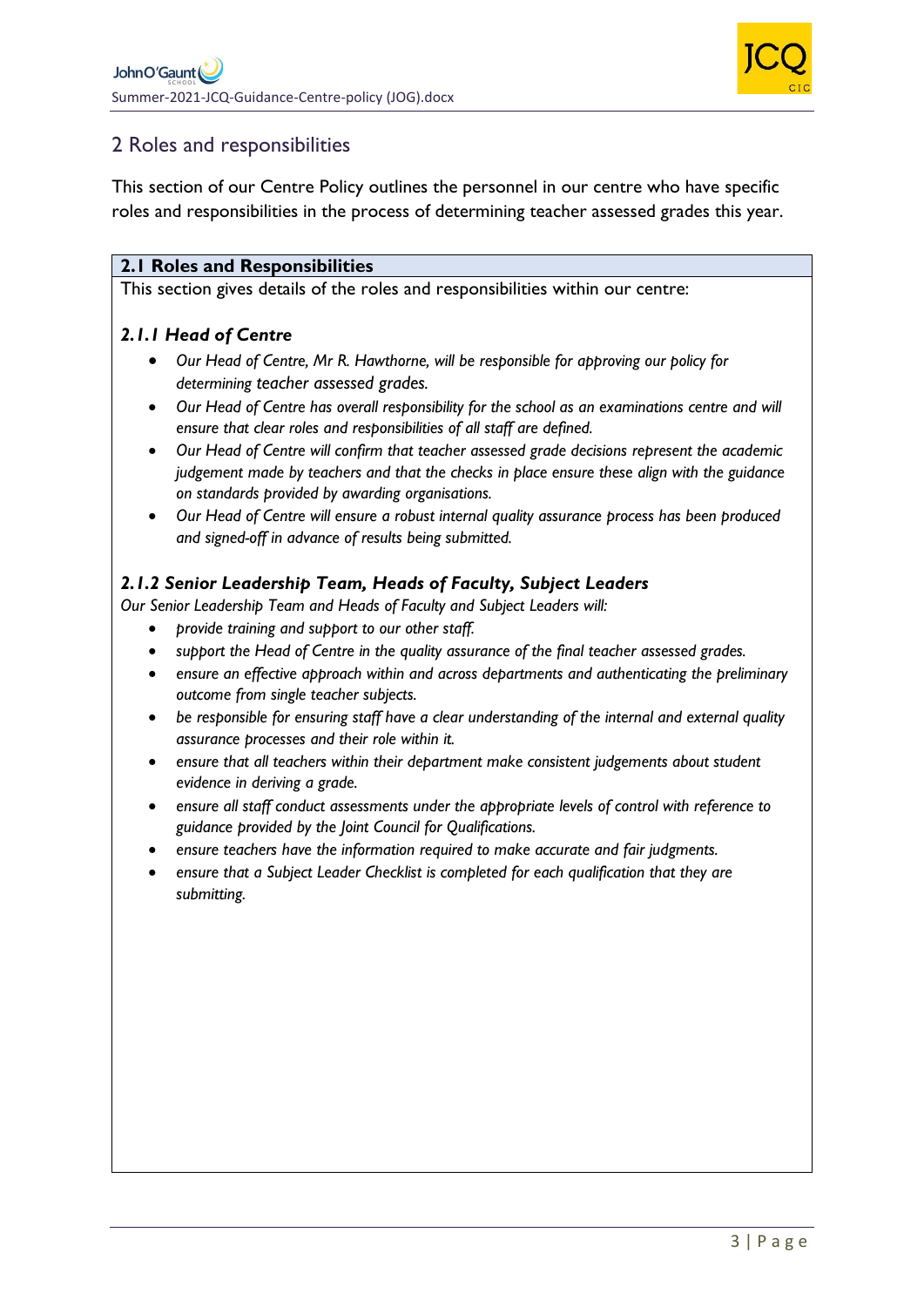

### *2.1.3 Teachers*

*Our teachers will:*

- *ensure they conduct assessments under our centre's appropriate levels of control and have sufficient evidence, in line with this Centre Policy and guidance from the Joint Council for Qualifications, to provide teacher assessed grades for each student they have entered for a qualification.*
- *ensure that the teacher assessed grade they assign to each student is a fair, valid and reliable reflection of the assessed evidence available for each student.*
- *make judgements based on what each student has been taught and what they have been assessed on, as outlined in the section on grading in the main JCQ guidance.*
- *produce an Assessment Record for each subject cohort, that includes the nature of the assessment evidence being used, the level of control for assessments considered, and any other evidence that explains the determination of the final teacher assessed grades. Any necessary variations for individual students will also be recorded.*
- *Pass all available evidence to our Examinations Officer for secure storage and be able to retrieve sufficient evidence to justify their decisions.*

### *2.1.4 SENCo*

*The SENCo will*

- *ensure that all assessment of need has been carried out in order to provide access arrangements (reasonable adjustments) for all students who are entitled to these.*
- *ensure applications for access arrangements have been lodged with the examination boards as appropriate.*

### *2.1.5 Examinations Officer*

*Our Examinations Officer will:*

- *ensure that access arrangements are implemented for any subject assessments and during the May assessment period.*
- *be responsible for the administration of our final teacher assessed grades and for managing the post-results services.*
- *securely store the assessment evidence on which assessment decisions have been made.*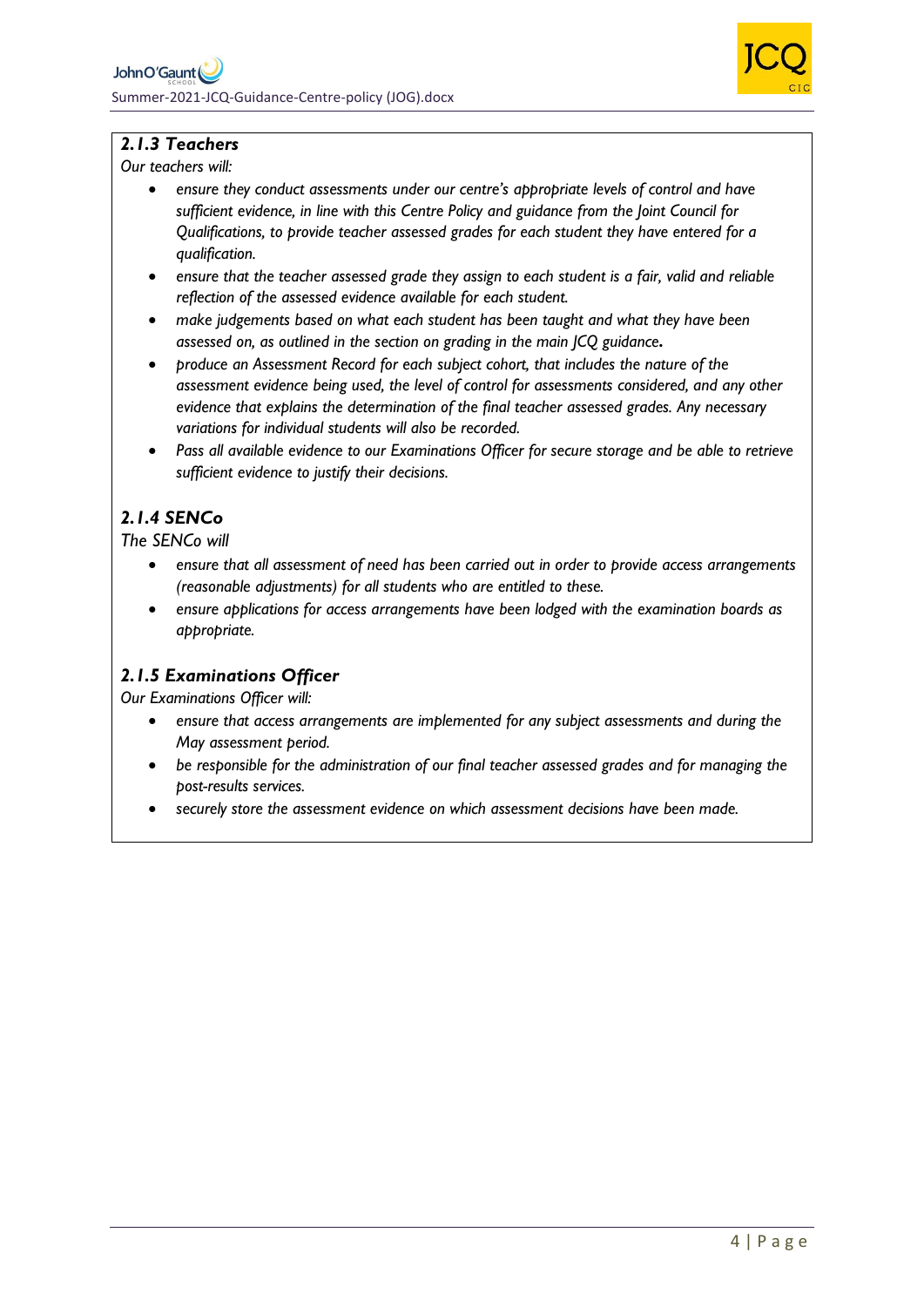

# 3 Training, support and guidance

This section of our Centre Policy outlines the training, support and guidance that our centre will provide to those determining teacher assessed grades this year.

#### **3.1 Training**

This section provides details of the approach our centre will take to training, support and guidance in determining teacher assessed grades this year.

- *Teachers involved in marking May assessments will attend centre-based training to help achieve consistency and fairness to all students.*
- *Teachers involved in determining grades in our centre will attend centre-based training to help achieve consistency and fairness to all students.*
- *Any teacher who leads a subject on their own will have also attended Trust-based training to help achieve consistency and fairness to all students.*
- *Teachers will engage fully with all training and support that has been provided by the Joint Council for Qualifications and the awarding organisations.*

#### **3.2 Support for Newly Qualified Teachers and teachers less familiar with assessment**

This section provides details of our approach to training, support and guidance for newly qualified teachers (NQTs) and teachers less familiar with assessment.

• *There are no NQT teachers this year, at John O' Gaunt.*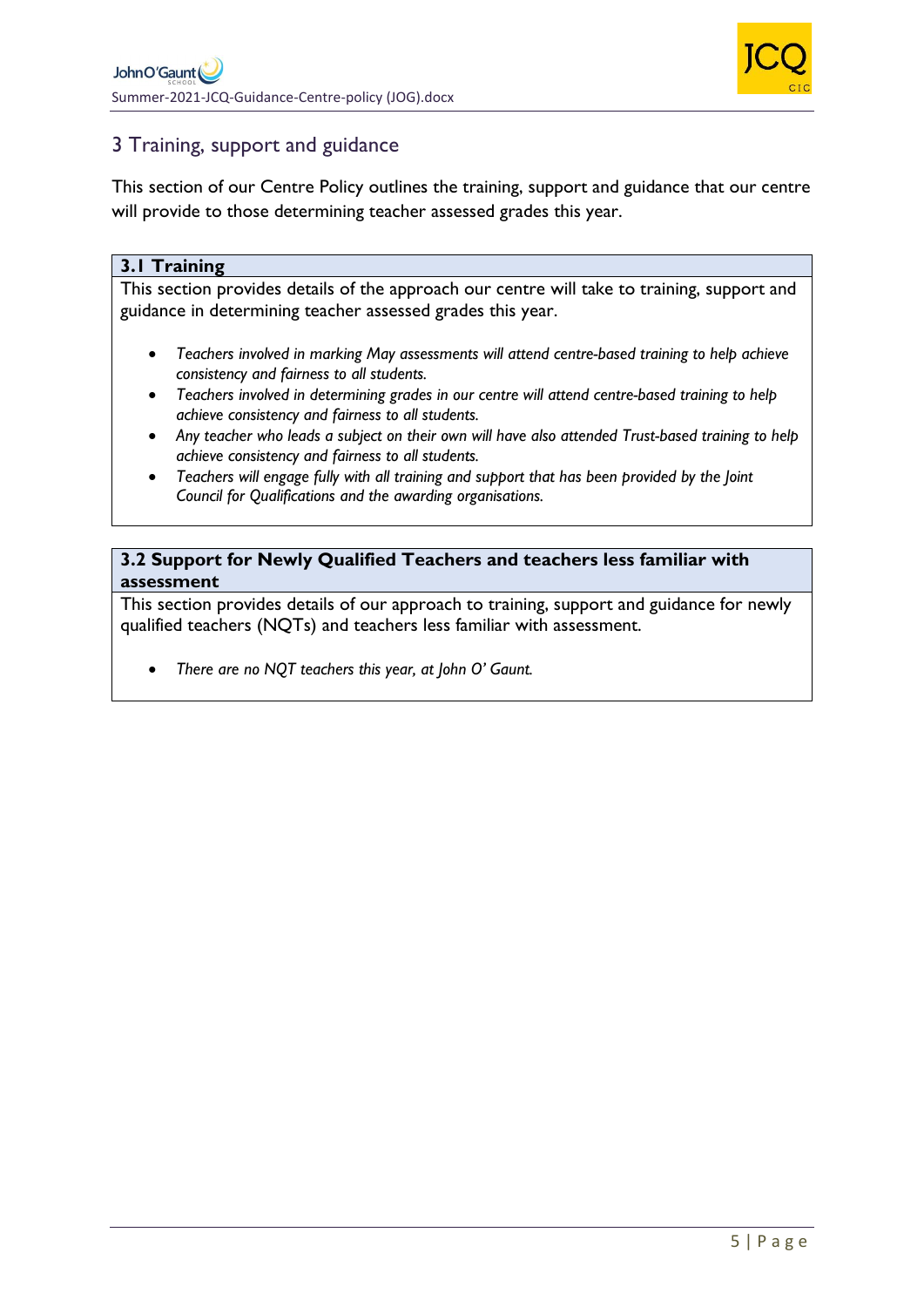

### 4 Use of appropriate evidence

#### **4.1Use of evidence**

This section indicates how our centre will give due regard to the section in the JCQ guidance entitled: *Guidance on grading for teachers*.

- *Teachers making judgements will have regard to the Ofqual guidance on recommended evidence, and further guidance provided by awarding organisations.*
- *All candidate evidence used to determine teacher assessed grades, and associated documentation, will be retained and made available for the purposes of external quality assurance and appeals.*
- *We will be using student work produced in the May assessment period, conducted under exam conditions, which are based on exam board materials, in particular past exam questions, with modifications if appropriate, as a primary source of evidence.*
- *We will also use non-exam assessment (NEA) work (often referred to as coursework), as a primary source of evidence, even if this has not been fully completed, in courses where such work forms part of the usual assessment.*
- *We will use the results of mock exams taken in November 2020 as a secondary source of evidence.*
- *We will also use internal tests taken by students during the course as a further source of evidence.*
- *Some departments will also use the Spring Working At data, based on regular internal tests. Heads of department will be asked to detail evidence used to achieve the Spring Working At data to confirm the robustness of that data.*

#### We provide further detail in the following areas:

#### *4.1.1 May assessments*

- *We will use these assessments to give students the opportunity to show what they know, understand or can do in areas of content that have been taught.*
- *We will use these assessments to support consistency of judgement between teachers or classes by giving everyone the same task to complete.*
- *Assessments will principally use past paper questions so that examination board mark schemes can be used to help ensure consistency of marking.*
- *Questions may be modified to ensure they are focused on areas of the specification that have been taught.*
- *We will advise students of the AOs to be assessed in each of the May assessments to ensure that students can focus their preparation purposefully.*
- *These assessments will provide the strongest evidence of each student's current performance because they are being taken as close as possible to the end of the course.*

## *4.1.2 NEA*

- *We will take a consistent approach in each subject with NEA so that all students are treated fairly.*
- *The progress through NEA is managed differently in each subject so that in some cases it will be appropriate for NEA to be completed, whereas in others partial completion will be better.*

#### *4.1.3 Mock assessments*

• *We will use the outcomes of these assessments as indicators of each student's performance.*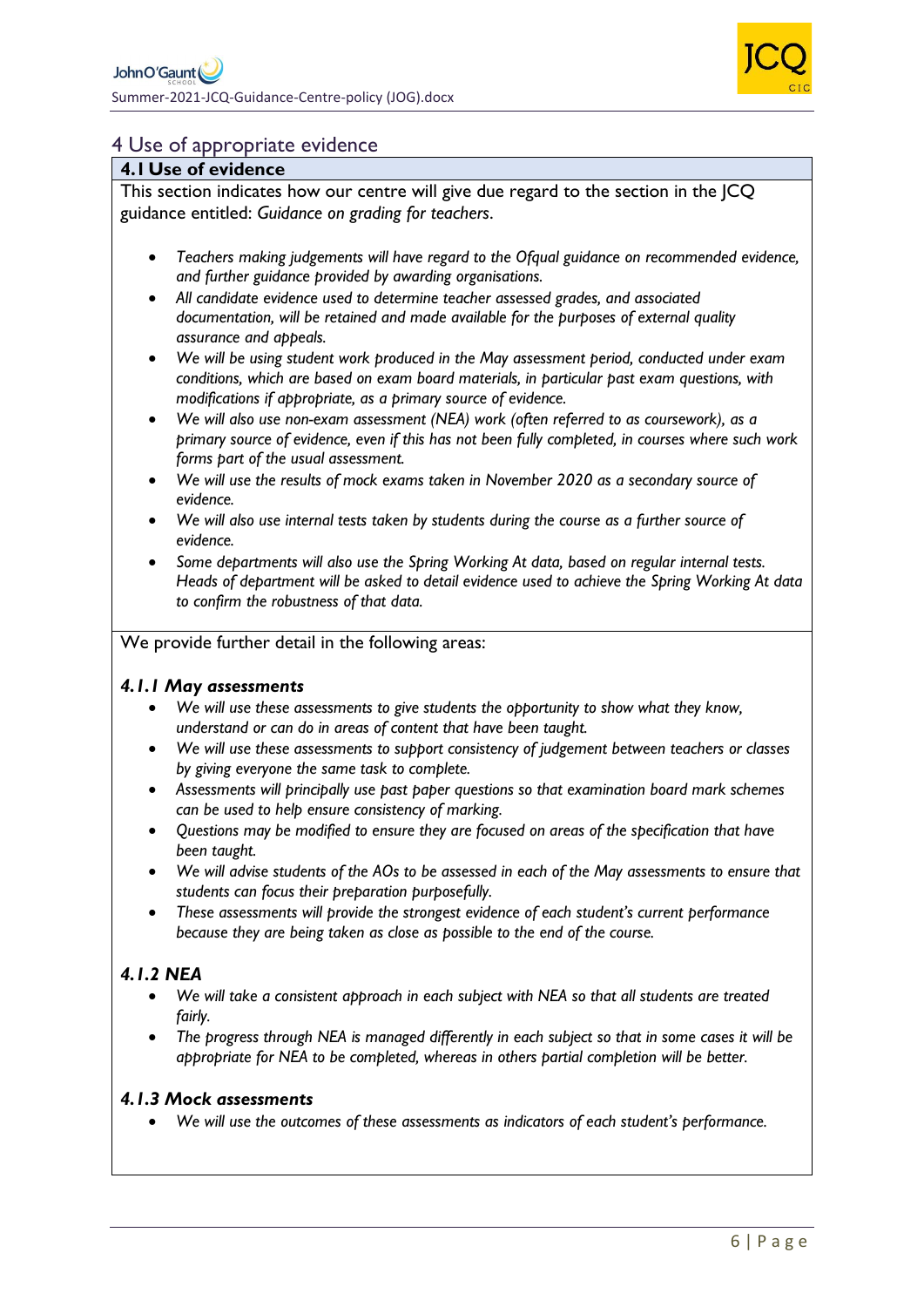

#### *4.1.4 Internal tests*

- *We will use the outcomes of rigorous internal tests as part of our gathering of evidence.*
- *Internal tests can take several forms including short answer responses and essays.*
- *Internal tests conducted under high control will provide stronger evidence than those conducted under low control.*

#### **4.2 Appropriateness of evidence**

Our centre will ensure the appropriateness of evidence and balance of evidence in arriving at grades in the following ways:

- *We will consider the level of control under which the May assessments will be completed in comparison to other tests earlier in the course. However, any assessments completed since March 2021 provide evidence produced under high control.*
- *We will ensure that we are able to authenticate the work, particularly NEA, as the student's own, especially where that work was not completed within school.*
- *For most subjects, we will use the results of mock assessments as evidence because they also provide evidence produced under high control.*
- *We will consider the specification and assessment objective coverage of the assessment.*
- *We will consider the depth and breadth of knowledge, understanding and skills assessed, especially higher order skills within individual assessments.*
- *We will consider the range of evidence to use for students who are in a different situation to the rest of the cohort.*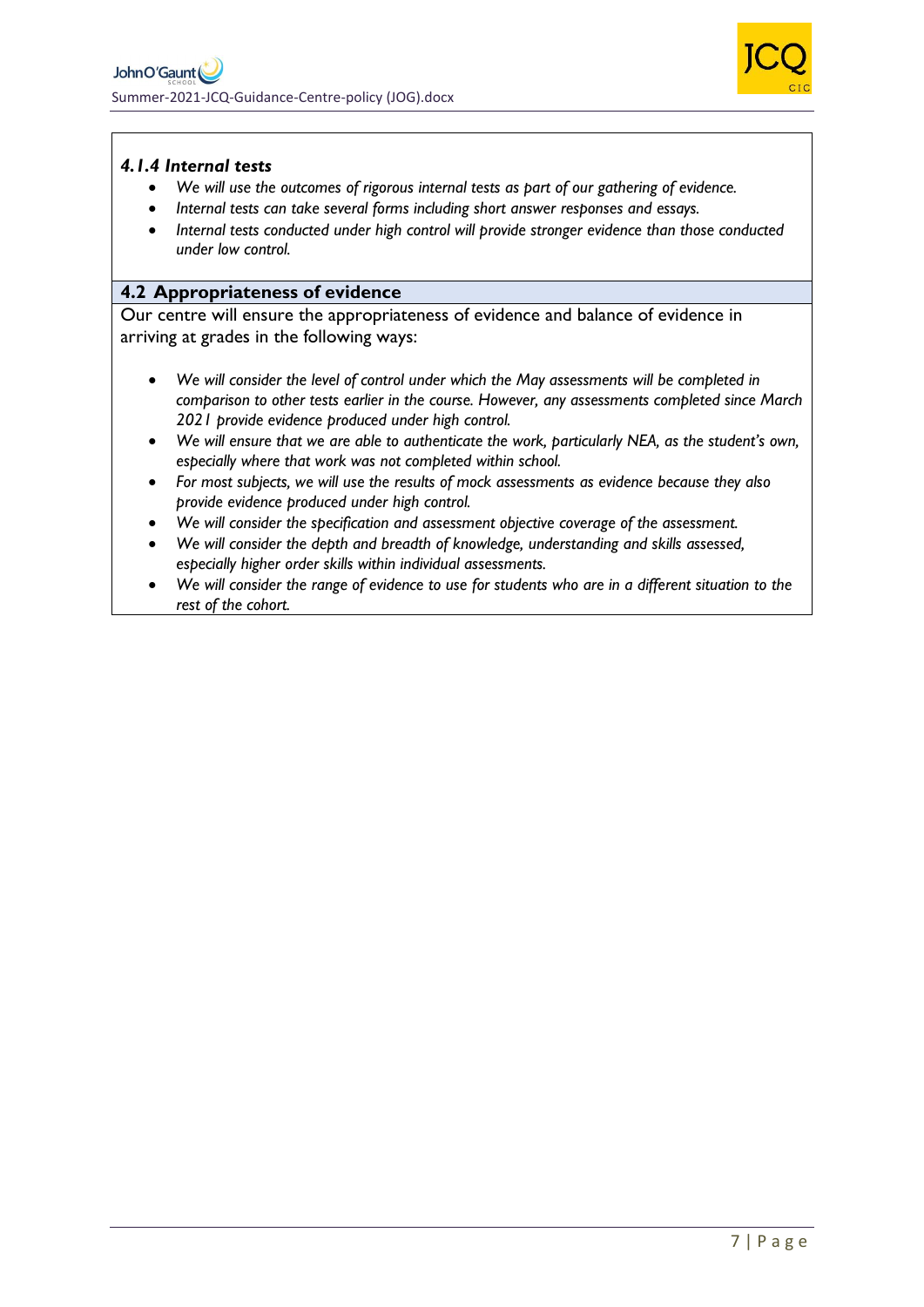

### 5 Determining teacher assessed grades

### **5.1 Awarding teacher assessed grades based on evidence**

We give details here of our centre's approach to awarding teacher assessed grades*.*

- *Our teachers will determine grades based on evidence which is commensurate with the standard at which a student is performing, i.e. their demonstrated knowledge, understanding and skills across the content of the course they have been taught.*
- *Our teachers will record how the evidence was used to arrive at a fair and objective grade, which is free from bias.*
- *Our teachers will produce an Assessment Record for each subject cohort and will share this with their Head of Department. Any necessary variations for individual students will also be shared.*
- *Teachers will reach holistic grading decisions by comparing the appropriate evidence against the JCQ subject grade descriptors and the exam board exemplification for each grade.*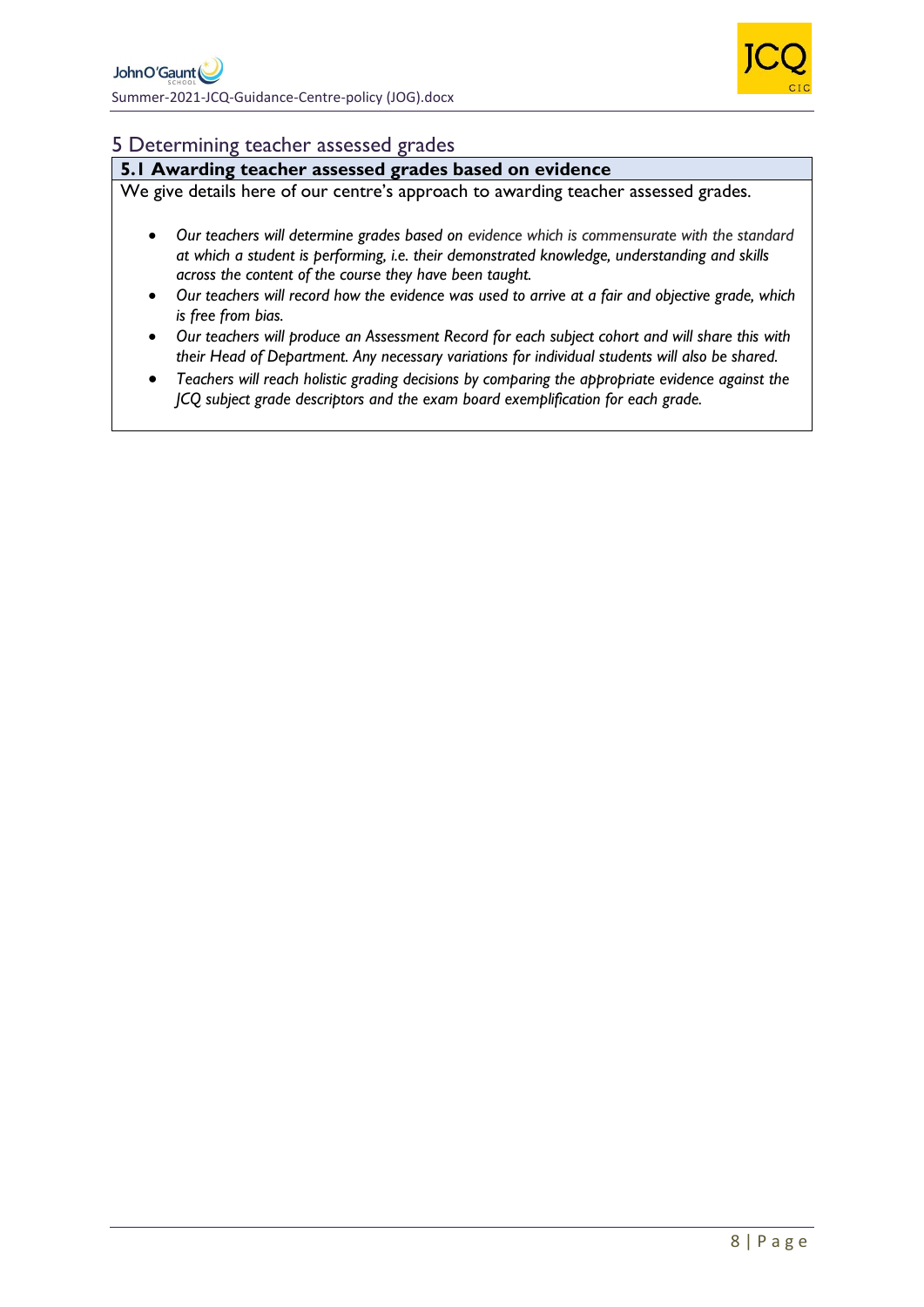

## 6 Internal quality assurance

This section of our Centre Policy outlines the approach our centre will take to ensure internal standardisation of teacher assessed grades, to ensure consistency, fairness and objectivity of decisions.

*Head of Centre Internal Quality Assurance and Declaration*

#### **6.1 Internal quality assurance**

This section gives details of our approach to internal standardisation, within and across subject departments.

- *We will ensure that all teachers involved in deriving teacher assessed grades read and understand this Centre Policy document.*
- *In subjects where there is more than one teacher and/or class in the department, we will ensure that our centre carries out an internal standardisation process.*
- *We will ensure that all teachers are provided with training and support to ensure they take a consistent approach to:*
	- o *Marking of evidence*
	- o *Reaching a holistic grading decision*
	- o *Applying the use of grading support and documentation*
	- o *Arriving at teacher assessed grades*
- *We will conduct external standardisation for all our subjects, as many are led by one teacher only.*
- *In Core subjects, we will also use the expertise of our Academies Trust's SLEs to support training, standardisation and moderation, as appropriate.*
- *We will conduct internal standardisation across all grades, at Faculty Level.*
- *We will ensure that the Assessment Record will form the basis of internal standardisation and discussions between teachers to agree the awarding of teacher assessed grades.*
- *Where necessary, we will review and reflect on individual grading decisions to ensure alignment with the standards as outlined by the exam boards.*
- *Where appropriate, we will amend individual grade decisions to ensure alignment with the standards as outlined by the exam boards.*
- *Where there is only one teacher involved in marking assessments and determining grades, then the output of this activity will be reviewed by an appropriate member of staff within the centre.*
	- o *This will be either the Head of Centre, Mr R. Hawthorne or the Vice Principal, Mrs C. Walker.*
- *In respect of equality legislation, we will consider the range of evidence for students of different protected characteristics that are included in our internal standardisation.*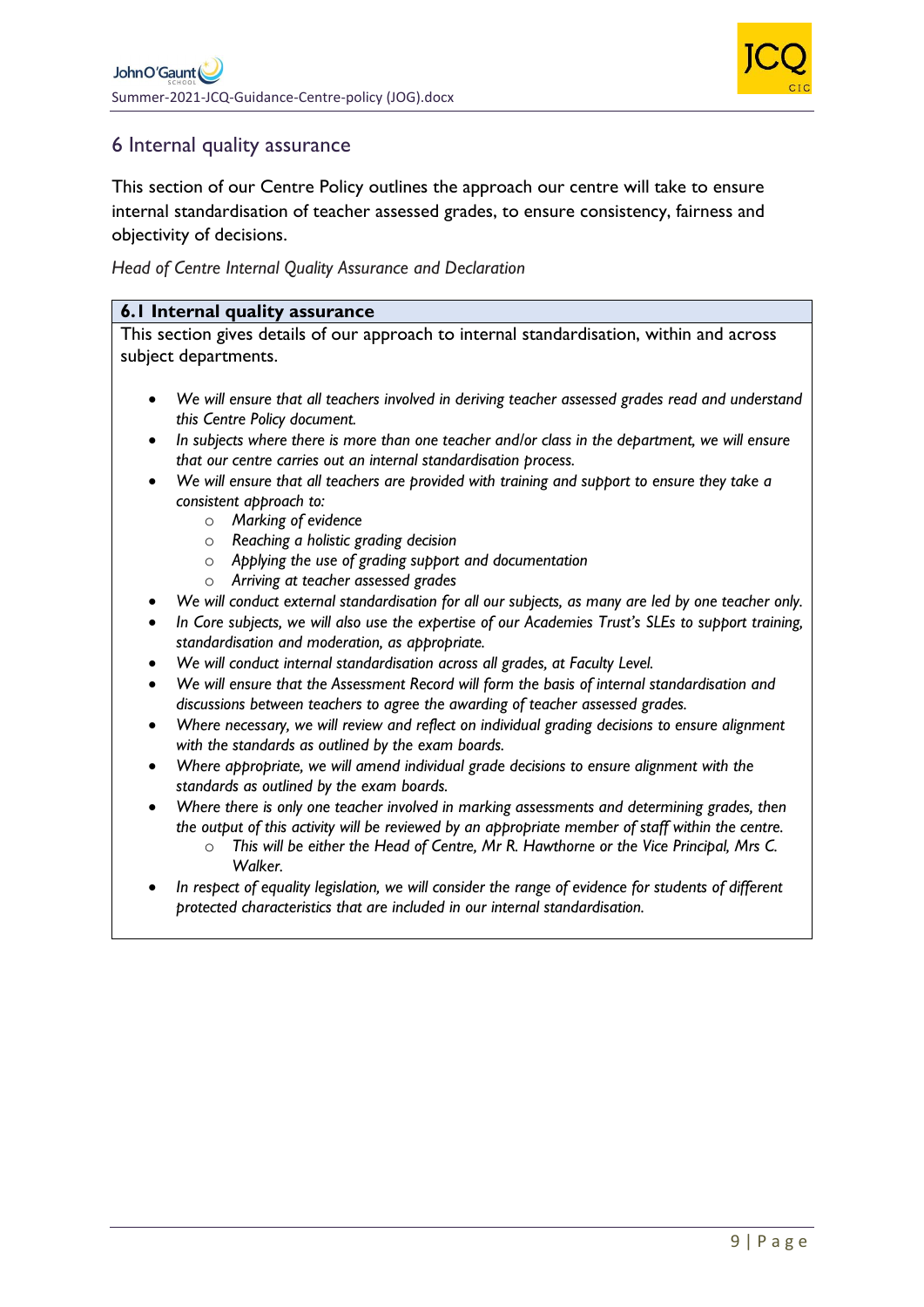

## 7 Comparison of teacher assessed grades to results for previous cohorts

This section of our Centre Policy outlines the approach we will take to compare our teacher assessed grades in 2021 with results from previous cohorts.

#### **7.1 Comparison of Teacher Assessed Grades to results for previous cohorts**

7.1.1 This section gives details of our internal process to ensure a comparison of teacher assessed grades at qualification level to results for previous cohorts in our centre taking the same qualification.

- *We will compile information on the grades awarded to our students in past June series in which exams took place (e.g. 2017 - 2019).*
- *We will compile historical data giving appropriate regard to potential mixtures of A\*-G and 9-1 grades in GCSEs. Where required, we will use the Ofqual guidance to convert legacy grades into the new 9 to 1 scale.*
- *We will consider the size of our cohort from year to year.*
- *We will consider past sub-groups data too.*
- *We will consider the stability of our centre's overall grade outcomes from year to year.*
- *We will compare subject and centre-level performance statistics for initial TAGs with this historical data.*

7.1.2 This section gives details of the approach our centre will follow if our initial teacher assessed grades for a qualification are viewed as significantly different compared to results in previous years.

- *We will bring together other data sources that will help to quality assure the grades we intend to award in 2021.*
- *We will prepare a succinct narrative on the outcomes of the review against historic data which, in the event of significant divergence from the qualification-level profiles attained in previous examined years, addresses the reasons for such divergence. This commentary will be available for subsequent review during the QA process.*

7.1.3 This section gives details of changes in our cohorts that need to be reflected in our comparisons.

- *We will omit subjects that we no longer offer from the historical data.*
- *We will consider subjects carefully, which were not on our offer between 2017-19 and for which we do not have past data, in our centre.*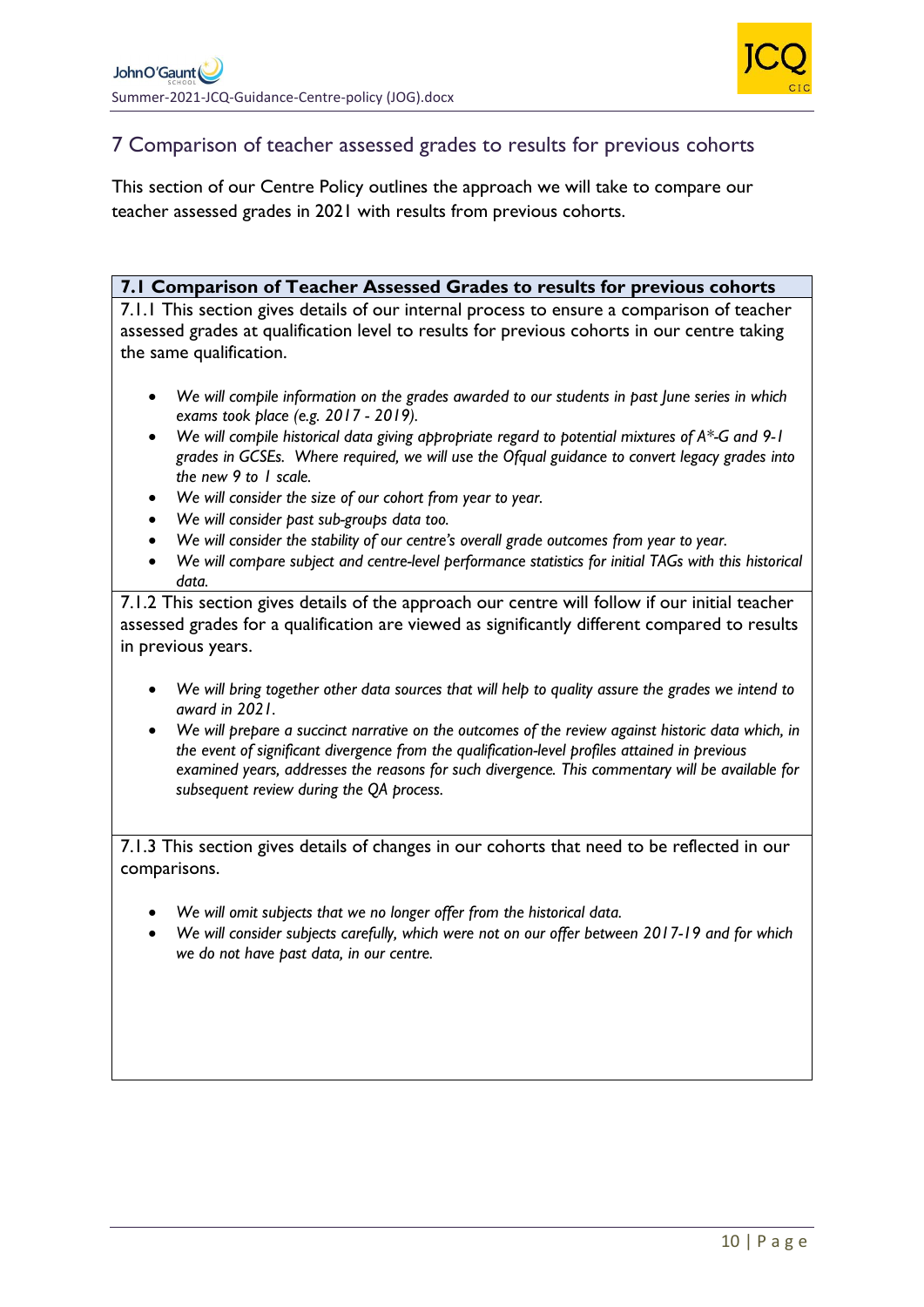

# 8 Access Arrangements and Special Considerations

This section of our Centre Policy outlines the approach our centre will take to provide students with appropriate access arrangements and take into account mitigating circumstances in particular instances.

#### **8.1 Reasonable adjustments and mitigating circumstances (special consideration)**

This section gives details of our approach to access arrangements and mitigating circumstances (special consideration).

- *Where students have agreed access arrangements or reasonable adjustments (for example a reader or scribe) we will ensure that these arrangements are in place when assessments are being taken.*
- *Where an assessment has taken place without an agreed reasonable adjustment or access arrangement (i.e. during lockdown), we will consider this evidence carefully in relation to a student's performance in other assessments.*
- *Where illness or other personal circumstances might have affected a student at the time of the November 2020 Mocks / May 2021 assessments, we will take account of this when making grade judgements.*
- *We will record, as part of the Assessment Record, how we have incorporated any necessary variations to take account of the impact of illness or personal circumstances on the performance of individual students in assessments.*
- *To ensure consistency in the application of Special Consideration, we will ensure all teachers have read and understood the document: JCQ – [A guide to the special consideration process, with](https://www.jcq.org.uk/wp-content/uploads/2020/08/A-guide-to-the-spec-con-process-202021-Website-version.pdf)  [effect from 1 September 2020](https://www.jcq.org.uk/wp-content/uploads/2020/08/A-guide-to-the-spec-con-process-202021-Website-version.pdf)*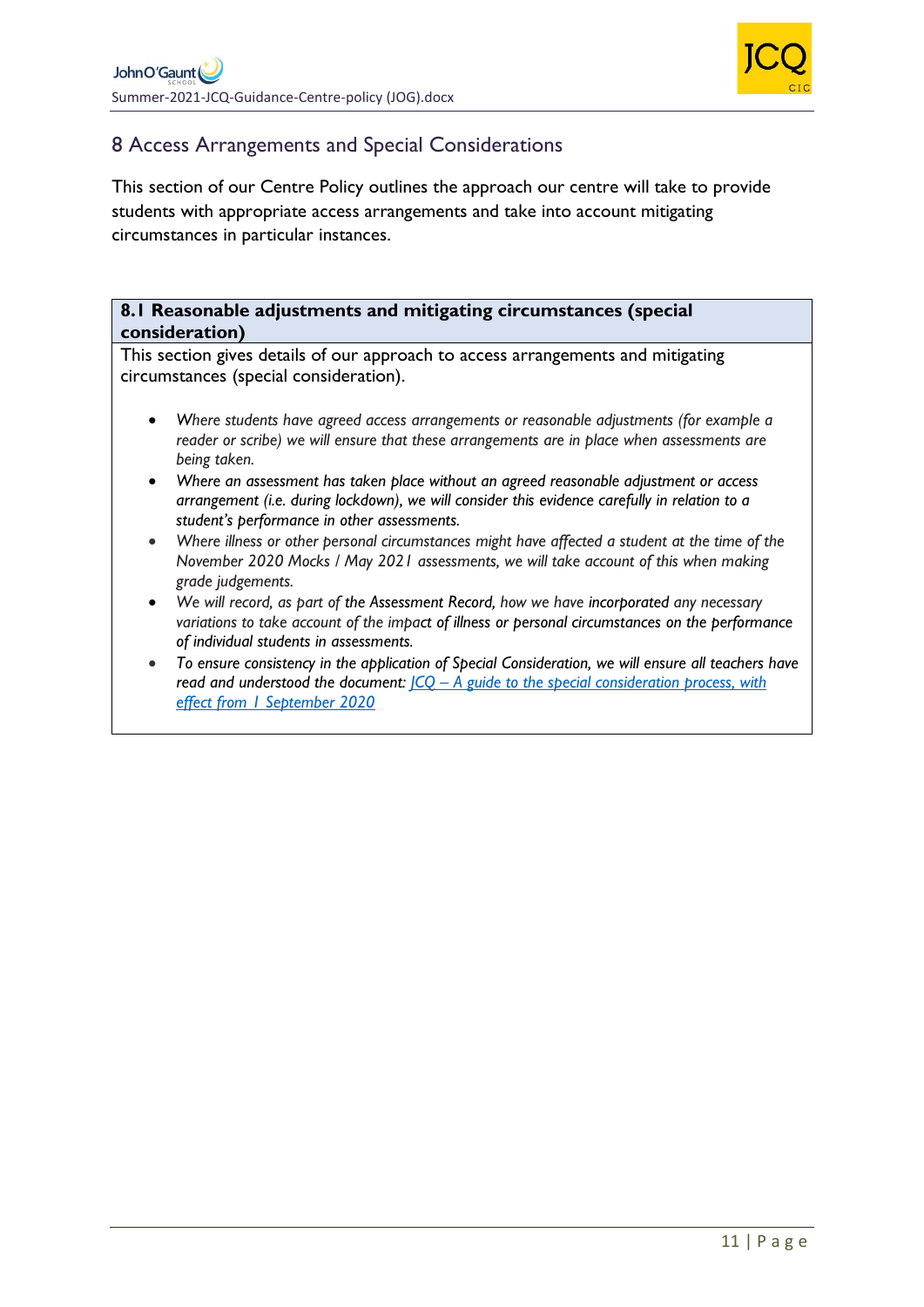

# 9 Addressing disruption/differential lost learning (DLL)

#### **9.1 Addressing Disruption/Differentiated Lost Learning (DLL)**

This section gives details of our approach to address disruption or differentiated lost teaching.

- Teacher assessed grades will be determined based on evidence of the content that has been taught and assessed for each student.
- We are conscious students in years 11 (apart from two) have been taught the same content and that there has been substantial coverage of the specification in every subject.
- Students whose attendance at school has been disrupted have typically still been taught the same content as other students, via online teaching and learning.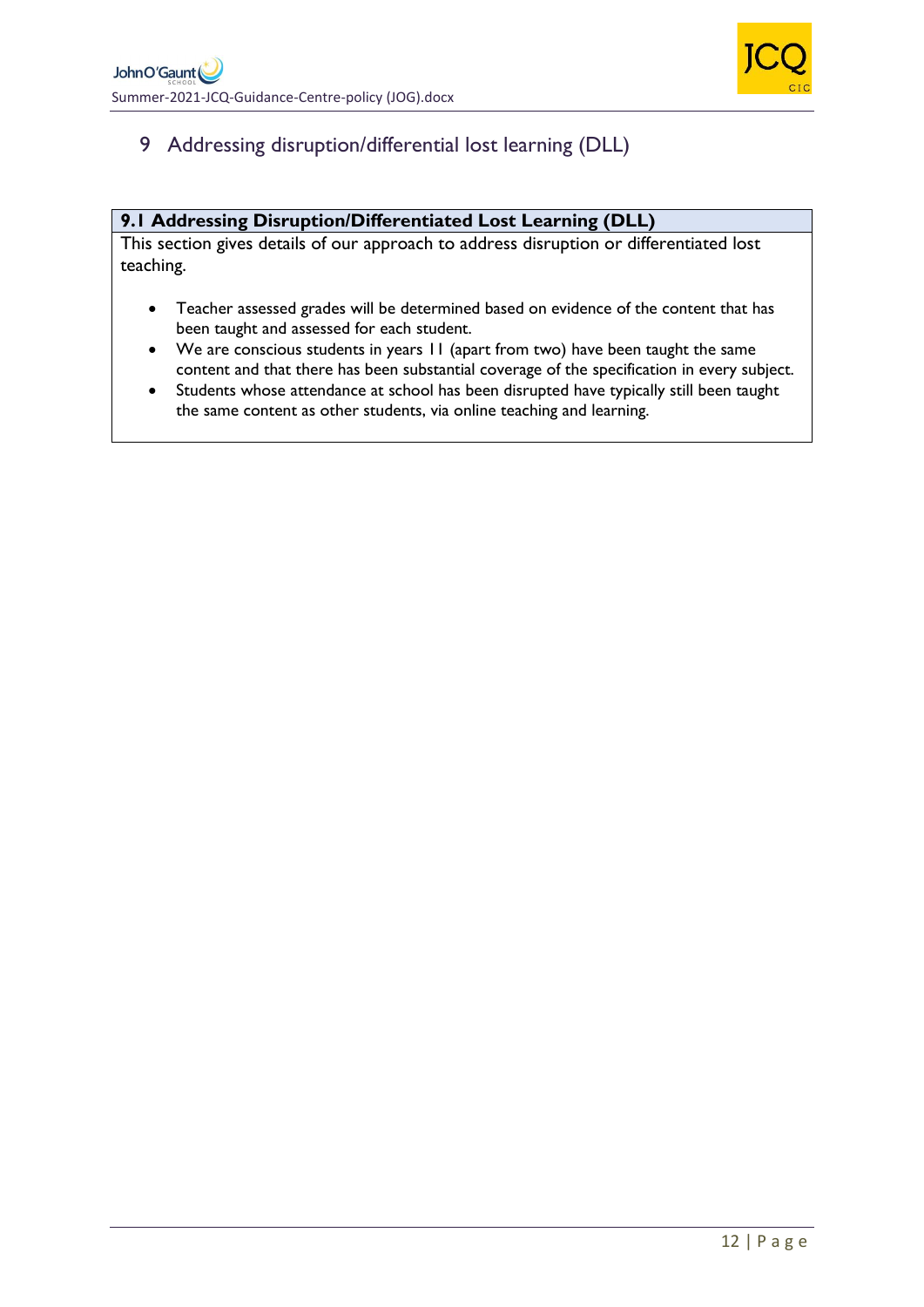

### 10 Objectivity

#### **10.1 Objectivity**

This section gives a summary of the arrangements in place within our centre in relation to objectivity.

*Staff will fulfil their duties and responsibilities in relation to relevant equality and disability legislation.*

*Senior Leaders and Subject Leaders will consider:*

- *sources of unfairness and bias (situations/contexts, difficulty, presentation and format, language, conditions for assessment, marker preconceptions);*
- *how to minimise bias in questions and marking and hidden forms of bias);*
- *bias in teacher assessed grades.*

*To ensure objectivity, all staff involved in determining teacher assessed grades will be made aware that:*

- *unconscious bias can skew judgements;*
- *the evidence presented should be valued for its own merit as an indication of performance and attainment;*
- *teacher assessed grades should not be influenced by candidates' positive or challenging personal circumstances, character, behaviour, appearance, socio-economic background, or protected characteristics;*
- *unconscious bias is more likely to occur when quick opinions are formed.*

*Our internal and external standardisation process will help to ensure that there are different perspectives to the quality assurance process.* 

*All teachers involved in assessment and grading decisions will receive training on Objectivity and Awarding.*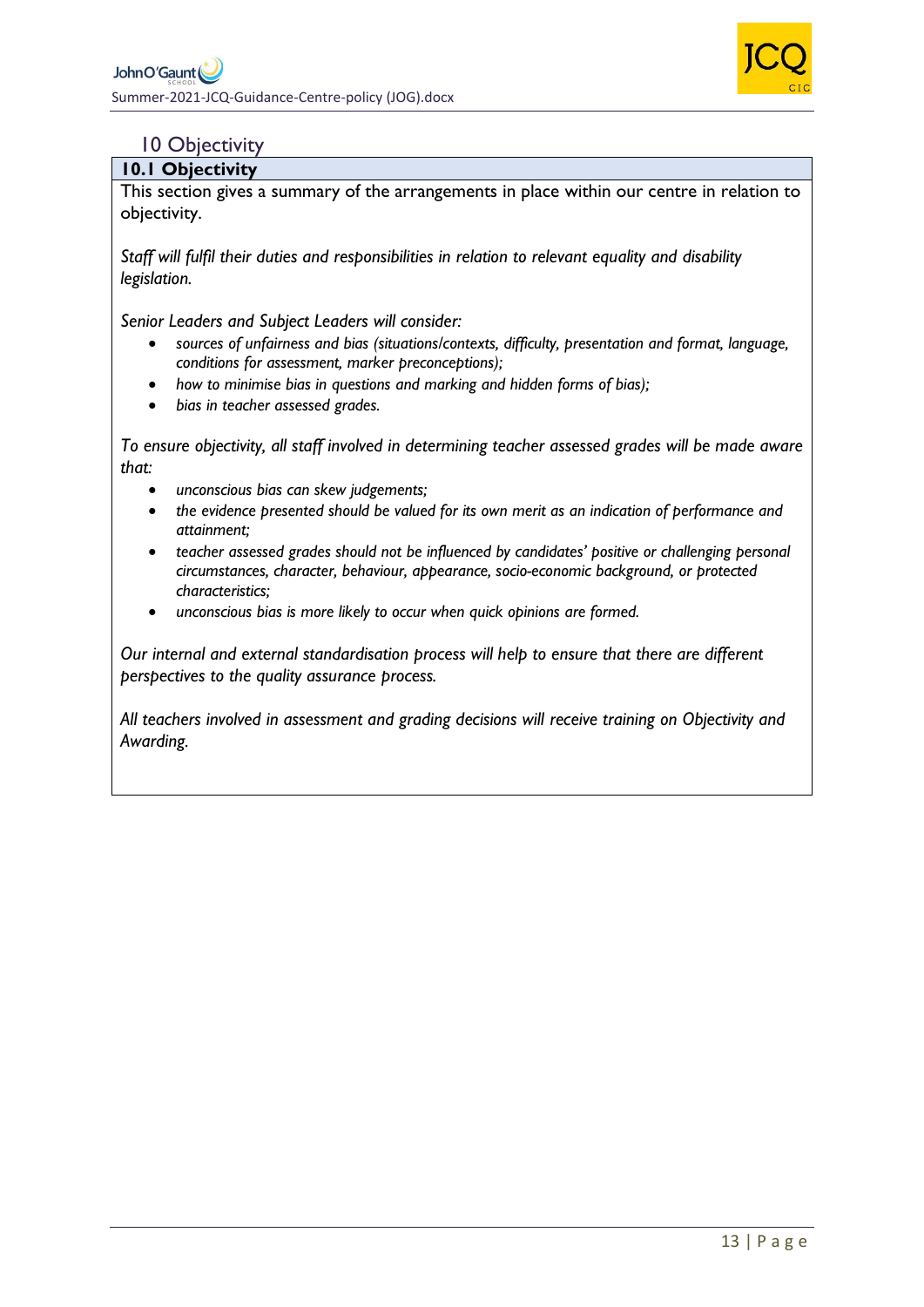

# 11 Recording decisions and retention of evidence and data

#### **11.1Recording Decisions and Retention of Evidence and Data**

This section outlines our approach to recording decisions and retaining evidence and data.

- *We will ensure that teachers and subject leaders maintain records that show how the teacher assessed grades process operated, including the rationale for decisions in relation to individual marks/grades.*
- *We will ensure that evidence is maintained across a variety of tasks to develop a holistic view of each student's demonstrated knowledge, understanding and skills in the areas of content taught.*
- *We will put in place recording requirements for the various stages of the process to ensure the accurate and secure retention of the evidence used to make decisions.*
- *We will comply with our obligations regarding data protection legislation.*
- *We will ensure that the grades accurately reflect the evidence submitted.*
- *We will ensure that evidence is retained electronically or on paper in a secure centre-based system that can be readily shared with our awarding organisation(s).*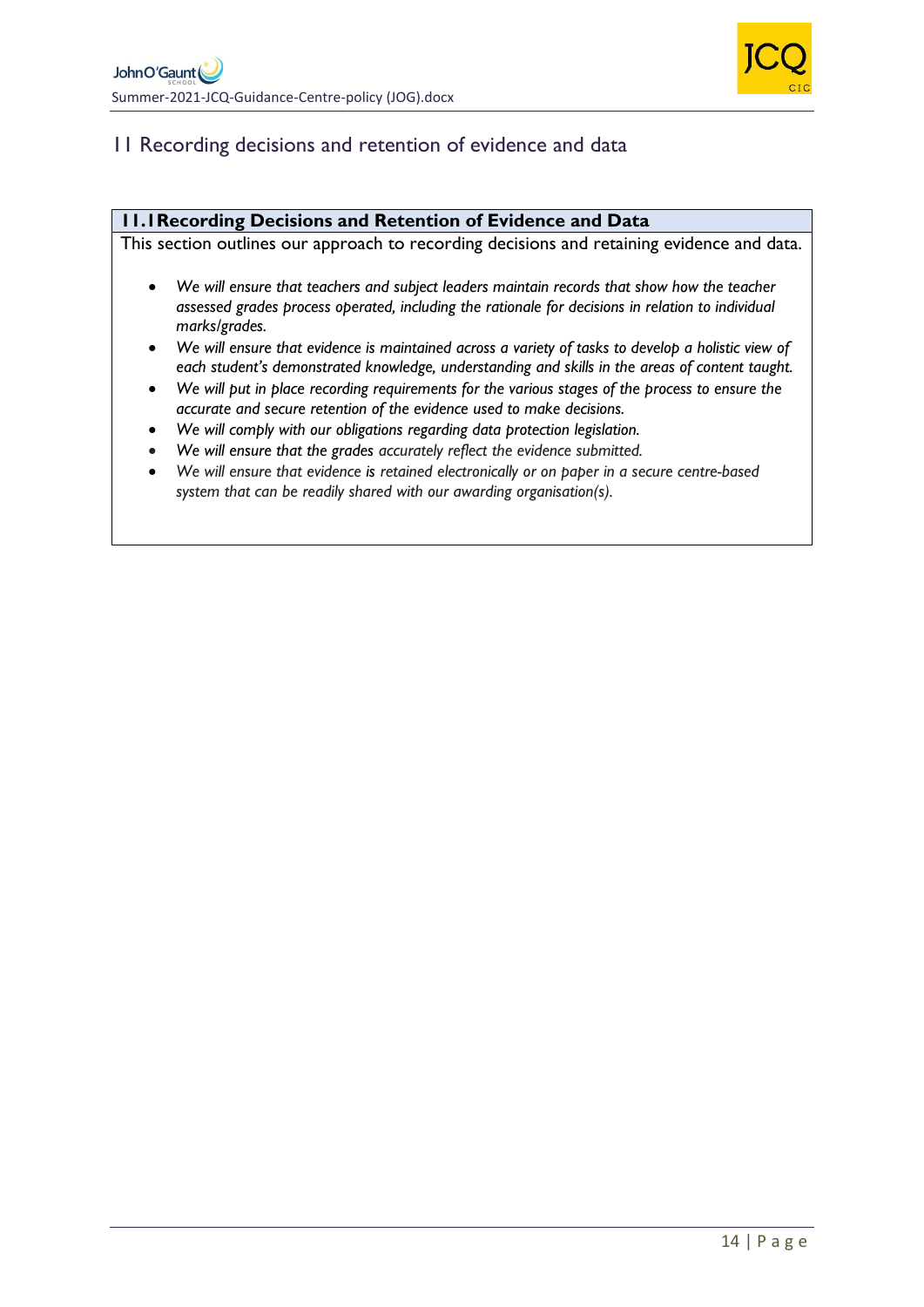

# 12 Authenticating evidence

#### **12.1 Authenticating evidence**

This section of our Centre Policy details the mechanisms in place to ensure that teachers are confident in the authenticity of evidence, and the process for dealing with cases where evidence is not thought to be authentic.

- *Robust mechanisms will be in place to ensure that teachers are confident that work used as evidence is the students' own and that no inappropriate levels of support have been given to students to complete it, either within the centre or with external tutors.*
- *The principle means of ensuring assessment evidence is authentic is that most of our evidence is based on assessments conducted under examination conditions.*
- *It is understood that awarding organisations will investigate instances where it appears evidence is not authentic. We will follow all guidance provided by awarding organisations to support these determinations of authenticity.*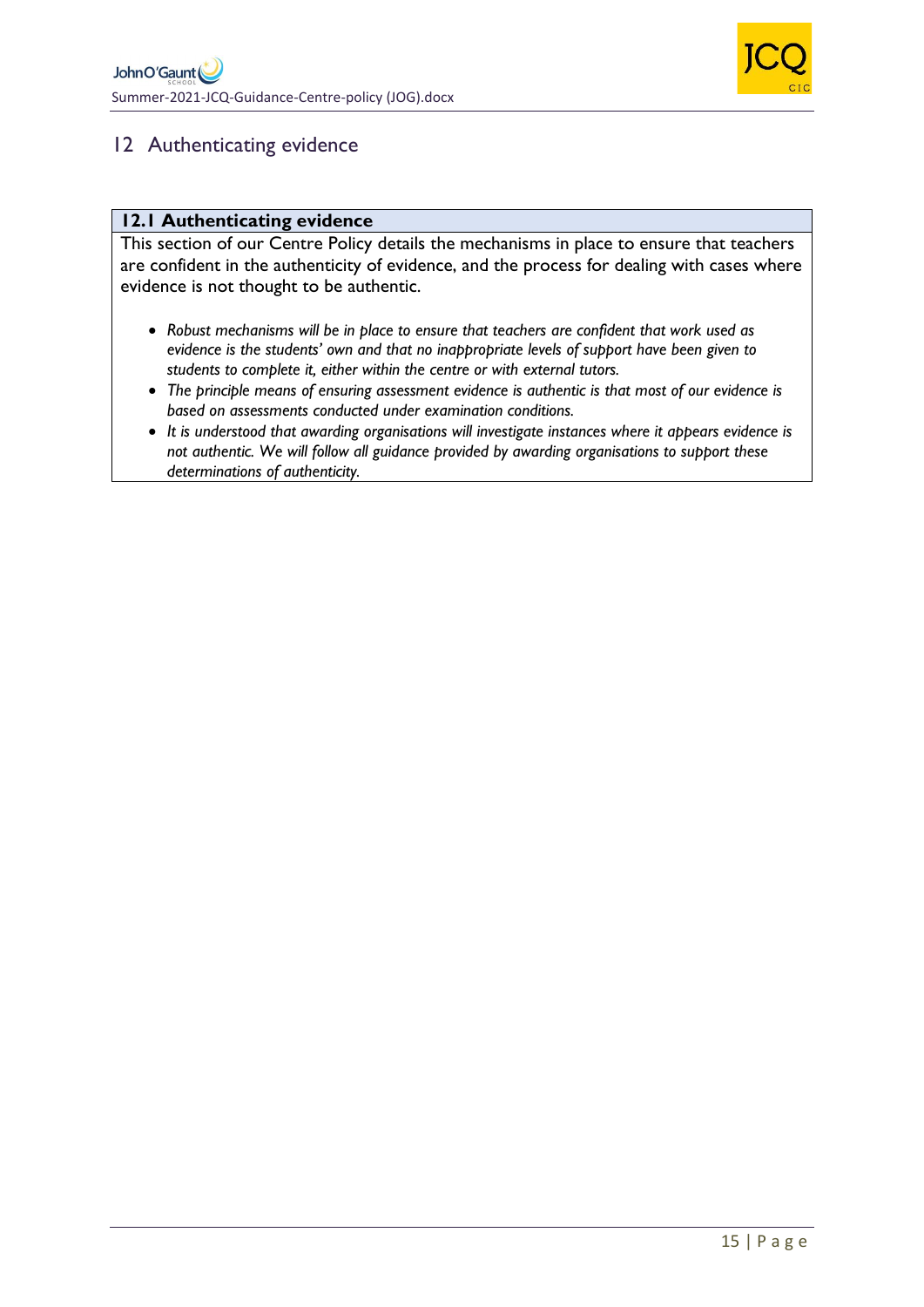

# 13 Confidentiality, malpractice and conflicts of interest

#### **13.1 Confidentiality**

This section details the measures in place in our centre to maintain the confidentiality of grades, while sharing information regarding the range of evidence on which the grades will be based.

- *All staff involved have been made aware of the need to maintain the confidentiality of teacher assessed grades.*
- *All teaching staff have been briefed on the requirement to share details of the range of evidence on which students' grades will be based, while ensuring that details of the final grades remain confidential.*
- *This sharing of evidence will be checked centrally, before it is released to students.*
- *Relevant details from this Policy, including requirements around sharing details of evidence and the confidentiality requirements, have been shared with parents/guardians.*

#### **13.2 Malpractice**

This section details the measures in place in our centre to prevent malpractice and, where that proves impossible, to handle cases in accordance with awarding organisation requirements.

- *Our general centre policies regarding malpractice, maladministration and conflicts of interest have been reviewed to ensure they address the specific challenges of delivery in Summer 2021.*
- *All staff involved have been made aware of these policies and have received training in them as necessary.*
- *All staff involved have been made aware of the specific types of malpractice which may affect the Summer 2021 series including:*
	- o *breaches of internal security;*
	- o *deception;*
	- o *improper assistance to students;*
	- o *failure to appropriately authenticate a student's work;*
	- o *over-direction of students in preparation for common assessments;*
	- o *allegations that centres submit grades not supported by evidence that they know to be inaccurate;*
	- o *centres enter students who were not originally intending to certificate a grade in the Summer 2021 series;*
	- o *failure to engage as requested with awarding organisations during the External Quality Assurance and appeal stages; and*
	- o *failure to keep appropriate records of decisions made and teacher assessed grades.*
- *The consequences of malpractice or maladministration as published in the JCQ guidance: [JCQ Suspected](https://www.jcq.org.uk/exams-office/malpractice/jcq-suspected-malpractice-policies-and-procedures-2019-2020) Malpractice: Policies and Procedures and including the risk of*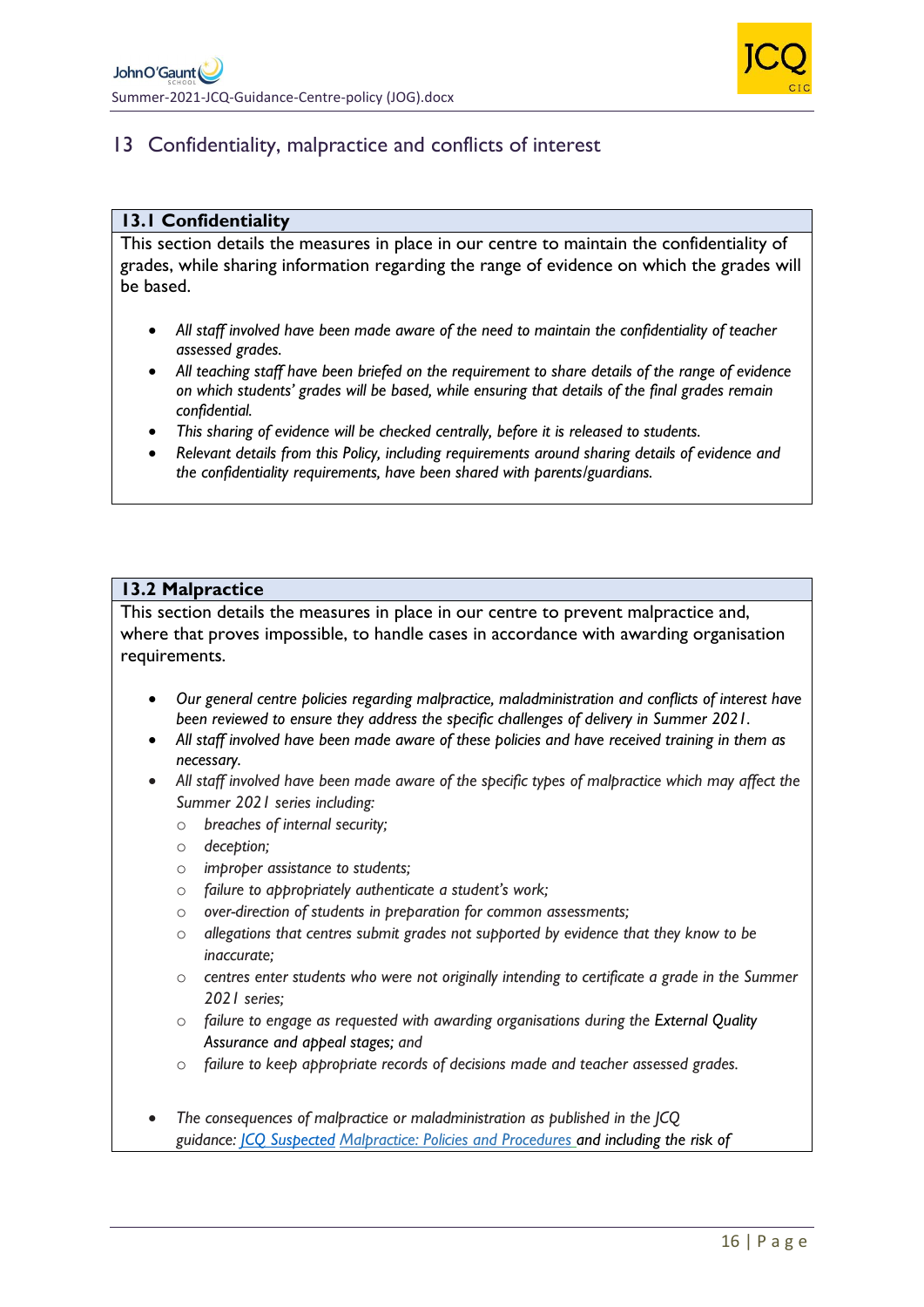

*a delay to students receiving their grades, up to, and including, removal of centre status have been outlined to all relevant staff.* 

#### **13.3 Conflicts of Interest**

This section details our approach to addressing conflicts of interest, and how we will respond to such allegations.

- *To protect the integrity of assessments, all staff involved in the determination of grades must declare any conflict of interest such as relationships with students to our Head of Centre for further consideration.*
- *Our Head of Centre will take appropriate action to manage any conflicts of interest arising with centre staff in accordance with the JCQ documents - [General Regulations for Approved](https://www.jcq.org.uk/wp-content/uploads/2020/09/Gen_regs_approved_centres_20-21_FINAL.pdf)  [Centres, 1 September 2020 to 31 August 2021.](https://www.jcq.org.uk/wp-content/uploads/2020/09/Gen_regs_approved_centres_20-21_FINAL.pdf)*
- *We will also carefully consider the need to ensure reviews as part of the external QA process and appeals take account of potential conflicts of interest.*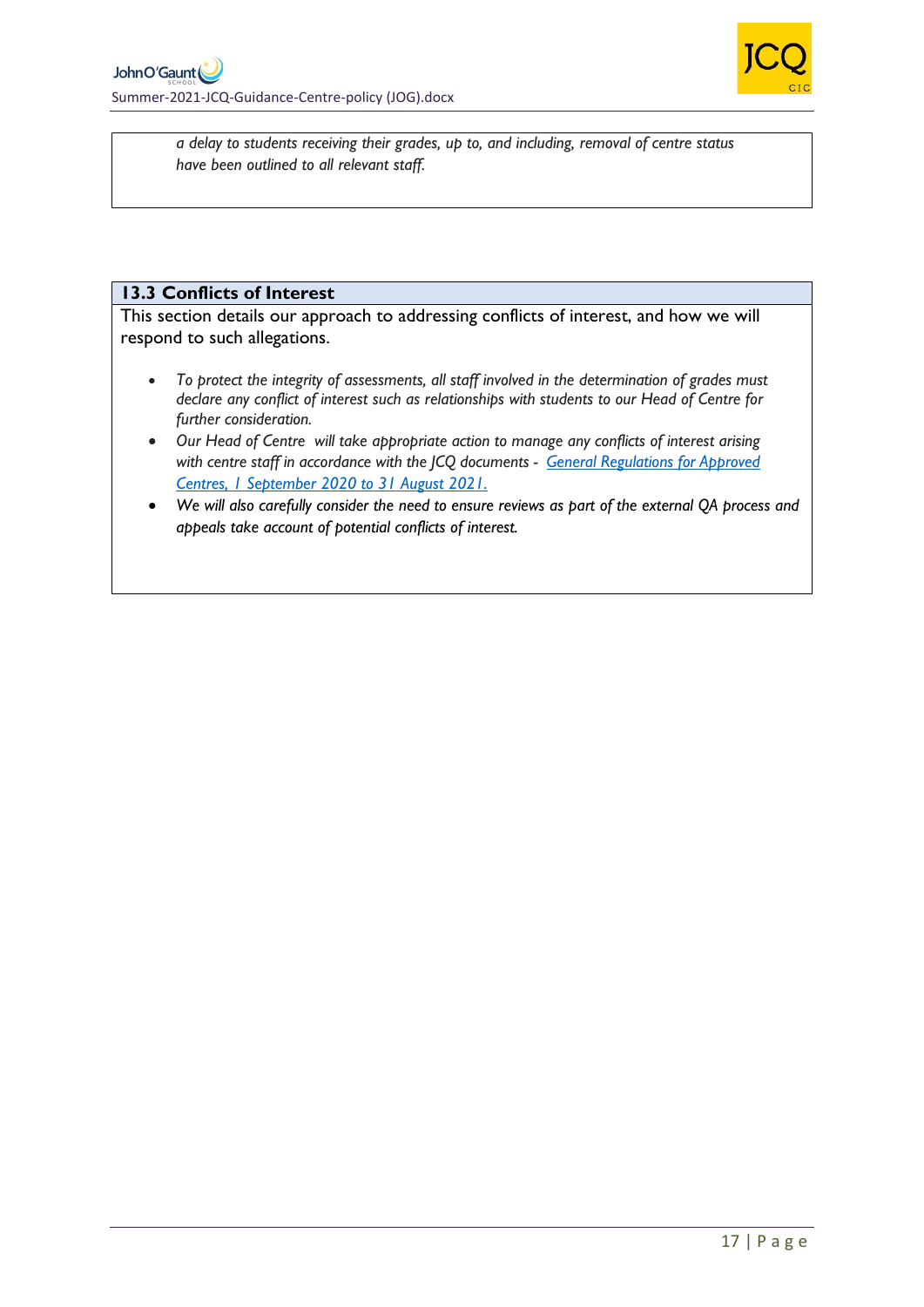

### 14 Private candidates

#### **14.1 Private Candidates**

*This section details our approach to providing and quality assuring grades to Private Candidates.* 

• *We have no private candidates at John O' Gaunt School.*

## 15 External Quality Assurance

#### **15.1 External Quality Assurance**

This section outlines the arrangements we have in place to ensure the relevant documentation and assessment evidence can be provided in a timely manner for the purposes of External Quality Assurance sampling, and that staff can be made available to respond to enquiries.

- *All staff involved have been made aware of the awarding organisation requirements for External Quality Assurance as set out in the JCQ Guidance.*
- *All necessary records of decision-making in relation to determining grades have been properly kept and can be made available for review as required.*
- *All student evidence on which decisions regarding the determination of grades are based has been retained and can be made available for review as required.*
- *Instances where student evidence used to decide teacher assessed grades is not available, for example where the material has previously been returned to students and cannot now be retrieved, will be clearly recorded on the appropriate documentation.*
- *All staff involved have been briefed on the possibility of interaction with awarding organisations during the different stages of the External Quality Assurance process and can respond promptly and fully to enquiries, including attendance at Virtual Visits should this prove necessary.*
- *Arrangements are in place to respond fully and promptly to any additional requirements/reviews that may be identified as a result of the External Quality Assurance process.*
- *Staff have been made aware that a failure to respond fully and effectively to such additional requirements may result in further action by the awarding organisations, including the withholding of results.*

### 16 Results

#### **16.1 Results**

*This section details our approach to the issue of results to students and the provision of advice and guidance.* 

• *All staff involved have been made aware of the specific arrangements for the issue of GCSE results in Summer 2021.*